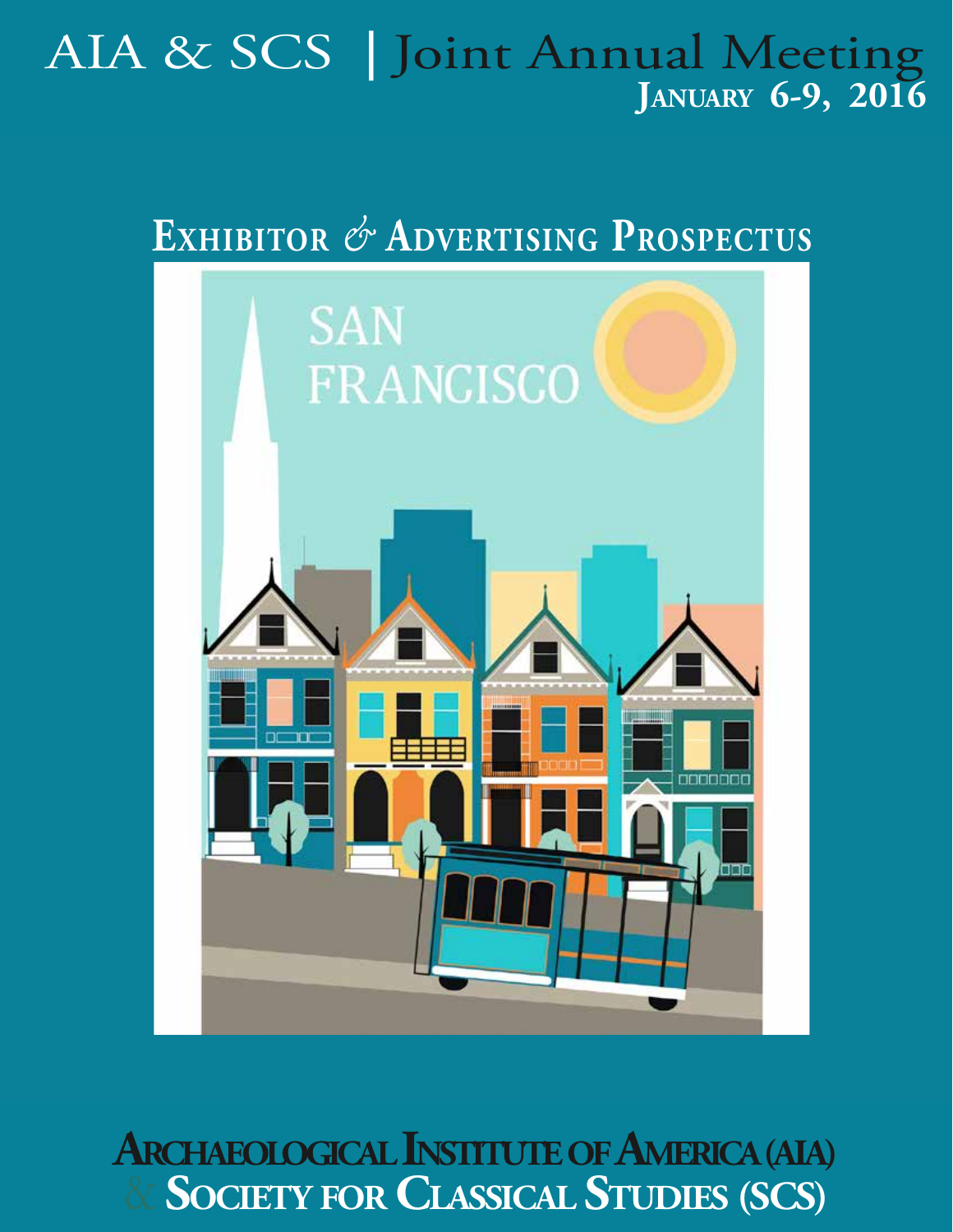

#### AIA & SCS Joint Annual Meeting **January 6-9, 2016**

#### AM overview

The AIA and SCS Joint Annual Meeting (AM) will take place at the Hilton San Francisco Union Square Hotel located at 333 O'Farrell Street, San Francisco, CA 94102. Last year, we welcomed 2,598 conference participants. The 2015 AM survey of attendees indicated that over 85% of those attendees plan to attend the 2016 AM. Because of the popularity of San Francisco, we expect attendance numbers to range between 2,500- 2,900+ this year. Over fifty companies exhibit at the meeting, and more than 80% return every year. The showroom floor is always expanding to welcome new international and domestic exhibitors and attendees. We welcome book, software/technology, outdoor gear, archaeological supply, travel, job placement, and finance companies, as well as educational institutions, field schools, grant-making, and non-profit agencies. Additionally, we seek artisans related to classics/archaeology and local destination crafts and goods.

#### Who is attending

Over the past three years, the AM has welcomed over 7,000 professionals, students and interested enthusiasts from over 30 countries and every US state. The meeting is comprised of industry leaders who act as decision-makers in the selection of a wide variety of textbooks, software, products, and services for their affiliated universities, organizations, and institutions. Meeting attendees also include professionals and students who use the exhibit hall to find information about new job offerings, shop for publications and products, and learn about field schools, grants, funding opportunities, and other non-profit organizations supporting the field. The AM brings together professional and avocational archaeologists, classicists, art historians, epigraphers, scientists, and anthropologists from around the world to share their latest research, network, and learn about developments from the field.

#### **LOCATION**

The city of San Francisco delivers high conference attendance numbers. To avoid the oversized and impersonal feel of the convention space, we have chosen to place the entire AM at the Hilton. The Exhibit Hall will be located in the Grand Ballroom of the hotel. Registration will also be inside the ballroom to provide maximum visibility for exhibitors. We invite you to participate in the AIA and SCS Joint AM this January.

#### Archaeological Institute of America (AIA)

The AIA is North America's oldest and largest organization devoted to the world of archaeology. The nonprofit institute was founded in 1879, and today the AIA has over 220,000 subscribing members and 109 Local Societies in the United States, Canada, and overseas. The *American Journal of Archaeology* is one of the world's most distinguished and widely distributed peer-reviewed archaeological journals. It was founded in 1885 and is a leader in ground-breaking articles on archaeology and thoughtful book and museum exhibition reviews. Circulation reaches more than 50 countries. Our awardwinning popular magazine, Archaeology (available on newsstands and in bookstores nationwide), has been committed to bringing the excitement of archaeological discovery to a popular audience for over 65 years. The AIA has further promoted archaeological studies by founding research centers and schools in seven countries, including the American School of Classical Studies at Athens, the School of Classical Studies at the American Academy in Rome, the American Schools of Oriental Research, and others.

#### Society for Classical Studies (SCS)

Founded in 1869 as the American Philological Association by "professors, friends, and patrons of linguistic science," the SCS is the principal learned society in North America for the study of ancient Greek and Roman languages, literature, and civilizations. While the majority of its members are university and college Classics teachers, members also include scholars in other disciplines, primary and secondary school teachers, and interested lay people. The AIA and SCS Joint Annual Meeting is the meeting of the year for anyone interested in classical antiquity.

# Exhibitors Receive...

A 10% discount on material handling will be offered to any individual exhibitor that has 1,000+ lbs. of materials. This discount will be assessed at the show site after materials have been reweighed and delivered.

A 5% discount on material handling will be offered to any individual exhibitor that has 500 lbs. to 999 lbs. of materials. This discount will be assessed at the show site after materials have been reweighed and delivered.

Networking Opportunities

Complimentary tickets to the Opening Night Reception. Supplemented Nightly Hotel Rooms

Discounted rate of \$173.90 plus 16.45% tax will be supplemented \$22 per night via a credit to your account (base rate will become \$151.90 nightly)

Additional Badges at Discounted Rates Additional Exhibitor badges are just \$60, which equals a \$130 savings per badge.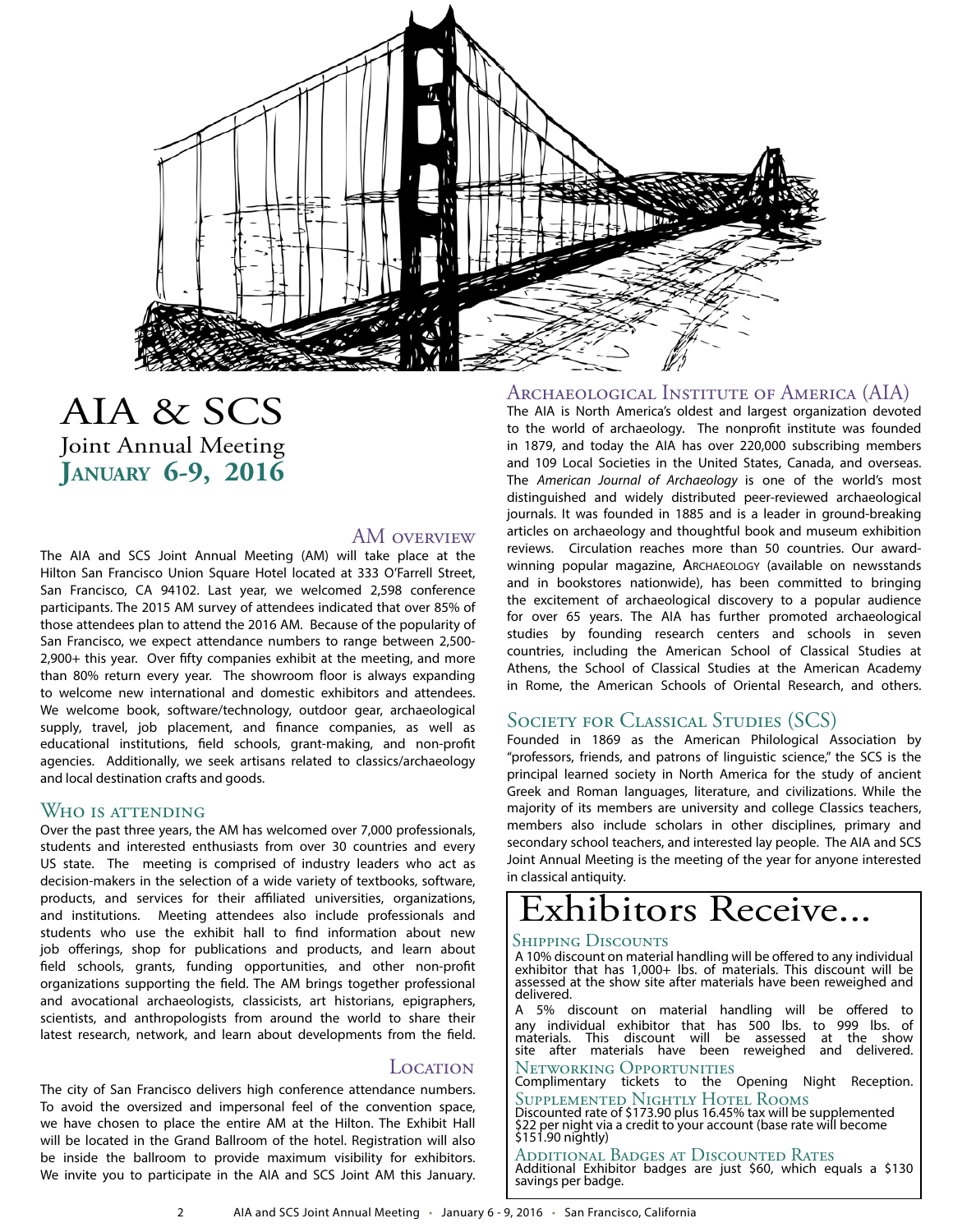## EXHIBITS.

#### Exhibit Hall Details

The Exhibit Hall (EH) will be located in the Grand Ballroom of the Hilton San Francisco Union Square Hotel (333 O'Farrell Street, San Francisco, CA 94102). The Exhibit Hall is open free of charge to all meeting attendees and registered guests. In addition, an Exhibit Hall only day-pass is available for public purchase.

Exhibit spaces are assigned in the order in which they are received. A 50% deposit is required to register. Additional event tickets, publications, or badges above the complimentary amount can be purchased online until mid-December by visiting us at www.classicalstudies.org and www. archaeological.org/annualmeeting, or via the on-site exhibitor badge registration form, which will be emailed to you in December. Badges will be distributed on-site at the AIA kiosk located in the middle of the EH floor during EH setup hours. Security will be provided move-in through move-out.

Please Note: To be listed in the SCS AM printed program, you must be registered by November 6, 2015. Registrations received after that date, but before December 18, 2015, will be featured in the AIA AM printed program only. All exhibitors will be included in the joint AM app.

#### PREMIUM BOOTHS COST: \$975.00

(Numbers: 101, 102, 103, 104, 105, 401, 402, 403, 404, 405)

Premium booths offer prime positioning and visibility and typically deliver the highest amount of foot traffic. All booths come equipped with the amenities detailed below (Exhibit Booth). Premium booths are limited and assigned on a first-come, first-served basis. Please refer to the Exhibit Hall diagram on the next page to view premium booth locations (indicated in yellow).

#### PREFERRED CORNER BOOTHS | COST: \$875.00

#### (Numbers: 200, 201, 300, 301)

Preferred corner booths are located at the top of the aisle in the first line of sight. Their ideal location provides greater flexibility in your booth layout and design and ample foot traffic. All booths come equipped with the amenities detailed below (Exhibit Booth). Preferred corner booths are limited and assigned on a first-come, first-served basis. Please refer to the Exhibit Hall diagram on the next page to view preferred corner booth locations (indicated in purple).

#### EXHIBIT BOOTH COST: \$825.00 Includes:

- 10'x10' draped booth suitable for hanging displays.
- ONE 6' skirted table, TWO chairs, ONE wastebasket.
- Booth identification sign.
- TWO complimentary meeting registrations (per booth, i.e. two booths = four complimentary registrations). Additional exhibitor badges are offered at just \$60 each.
- Listing in the AIA and SCS AM Programs.
- *• New!* Exhibitor listing in joint AM app including a hyperlink to your website.
- Listing in the AM website's virtual Exhibit Hall, a clickable floor plan that links to an exhibitor advertising pop-up window. Pop-up window includes hyperlink to your website.
- TWO Complimentary tickets to the Opening Night Reception (per booth).

#### Table Top Exhibits | Cost: \$450.00

Ideal for exhibitors who require a smaller display space and do not need side walls or a backdrop for hanging displays. A free-standing display table provides exposure without the setup of a booth. Includes:

- ONE 6' skirted table, TWO chairs, ONE wastebasket.
- Table identification sign.
- ONE complimentary meeting registration. Additional exhibitor badges are offered at just \$60 each.
- Listing in the AIA and SCS AM Programs.
- *• New!* Exhibitor listing in joint AM app including a hyperlink to your website.
- Complimentary listing in the AM website's virtual Exhibit Hall, a clickable floor plan that links to an exhibitor advertising pop-up window. Pop-up window includes company website, address and email address.
- ONE complimentary ticket to the Opening Night Reception.

#### Combined Book Exhibit COST: \$150.00 FOR THE FIRST BOOK OR JOURNAL \$75.00 for each additional publication

Gain exposure for your publication at a minimal cost. The Combined Book Exhibit is perfect for publishers with limited titles in archaeology, classics, philology, history, anthropology, or travel. Our attendees are avid book purchasers and are key decision-makers for course textbooks.

- A copy of the book and order forms will be placed on a display table at the front of the Exhibit Hall, which will be displayed along side other publications who join the combined book exhibit.
- Titles will be included in a program advertisement for the Combined Book Exhibit, listing the books on display and the publisher's website.

November 6, 2015 December 18, 2015 December 1, 2015 December 1, 2015 December 4, 2015 December 28, 2015 December 16, 2015

Note: Publication(s), book stand(s), and an adequate supply of order forms should be shipped directly to the Freeman warehouse and labeled "Combined Book Exhibit CO/Andri Cauldwell". The show reserves the right to cancel the Combined Book Exhibit if fewer than five publications are signed up. Please include return shipping if you would like the display materials returned.

50% Deposit For Exhibit Space Due SCS Program Advertising order, Payment and Artwork Due AIA Program Advertising Order, Payment and Artwork Due Deadline For Exhibitor Final Payment Deadline For Exhibitor Registration Forms (with payment in full) Freeman Advance Shipment to the Warehouse Begins Freeman Advance Shipment to the Warehouse Ends Discounted Hotel Reservation Deadline Upon Signing Contract<br>
November 6, 2015<br>
December 18, 2015<br>
December 1, 2015<br>
December 1, 2015<br>
December 4, 2015<br>
December 28, 2015<br>
December 16, 2015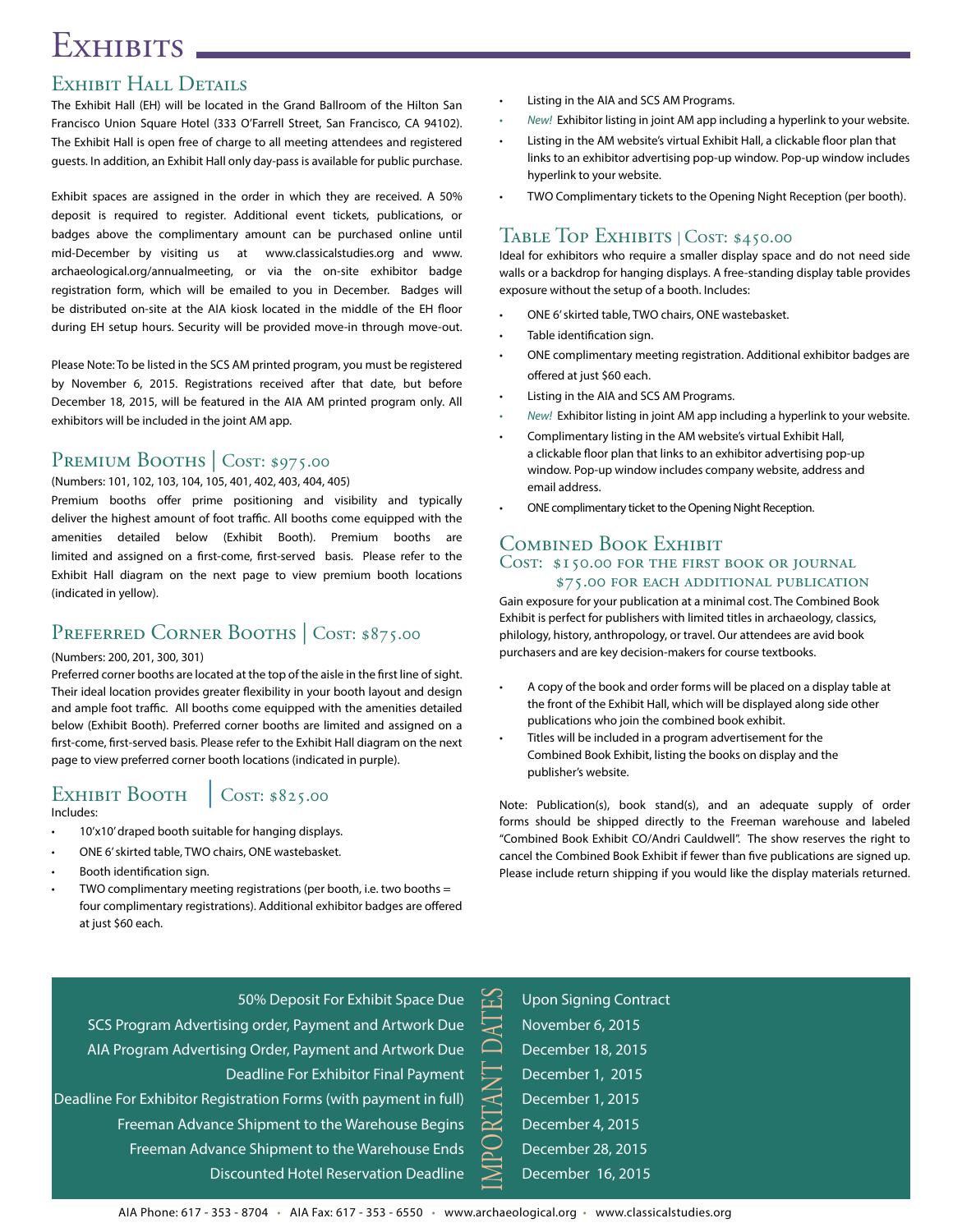# AIA & SCS Joint Annual Meeting

January 6-9, 2016

Hilton Grand Ballroom, San Francisco, CA

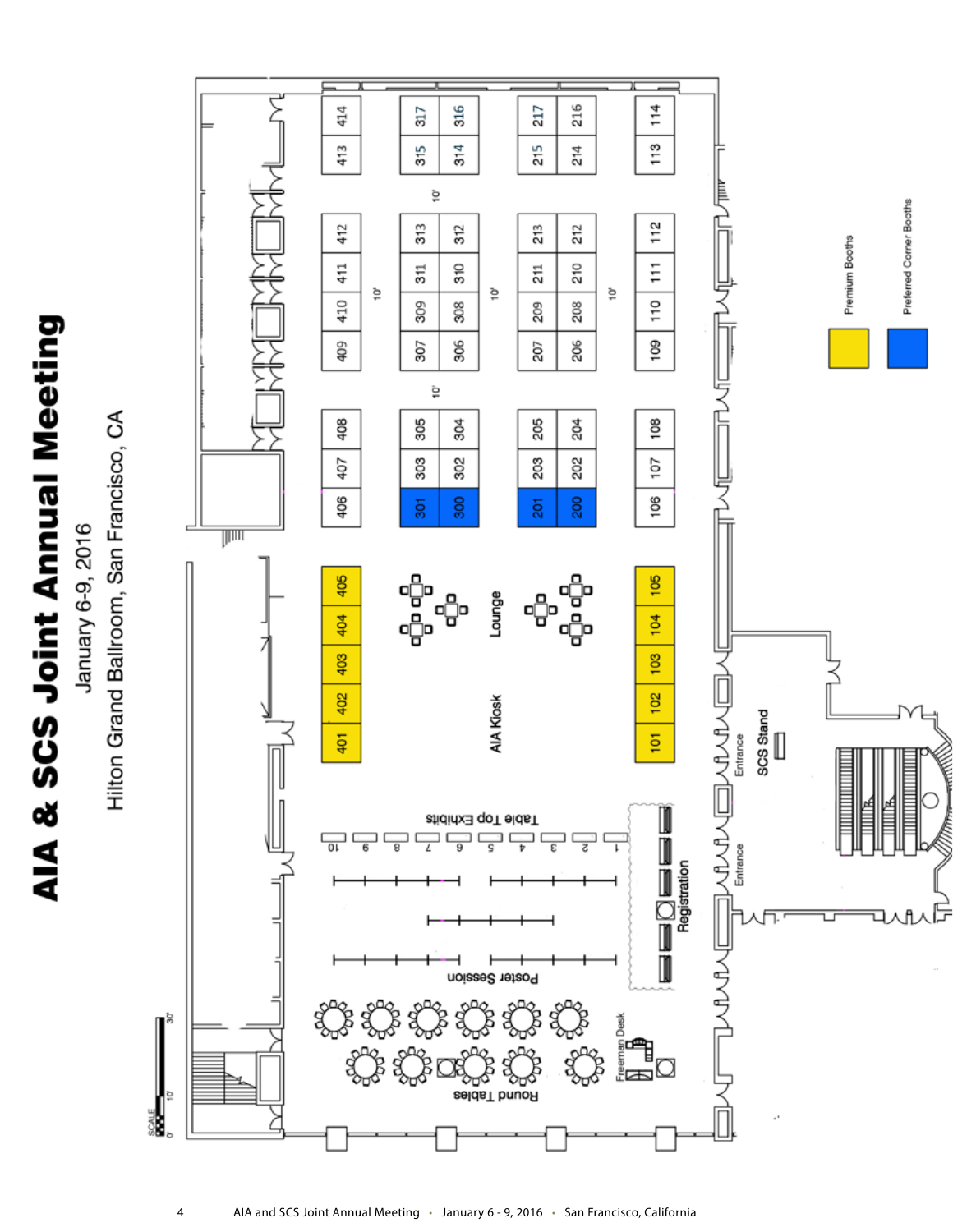# IMPORTANT EXHIBITOR SERVICES INFORMATION-

#### Freeman

Freeman is the official decorator for the AM and will have a service desk available in the Exhibit Hall for the entirety of the meeting. Exhibitors will electronically receive an Exhibition Service Manual, which will include rental forms for custom signage, additional furniture, and shipment instructions upon booking. Freeman will accept crated, boxed or skidded material beginning Monday, December 4, 2015 at the address below. Advance warehouse pricing will be extended up until Tuesday, December 28, 2015 at 3:30p.m.. Materials arriving after this date will be assessed an additional after deadline charge. Warehouse materials are accepted at the warehouse Monday through Friday between the hours of 8:00a.m.- 3:30p.m.. Freeman will receive shipments at the exhibit facility beginning Wednesday, January 6, 2016 at 9:00a.m. Shipments arriving before this date will most likely be refused by the facility. Any additional charges incurred by the Hilton San Francisco Union Square for early freight acceptance will be charged directly to the exhibitor and will be in addition to the material handling charges. \*Please note the warehouse will be closed December 24-25, 2015 and January 1, 2016 for the holiday. Call Freeman's Exhibitor Services department at (714) 254-3410 with any questions or needs you may have. Deliveries should be shipped directly to the Freeman advance freight warehouse with the following label:

> Exhibiting Company Name / Booth # AIA and SCS Joint Annual Meeting C/O Freeman 245 S. Spruce Ave, STE 100 S. San Francisco, CA 94080

Take advantage of discount pricing by ordering online at www.freemanco.com/store by Tuesday, December 15, 2015.

#### Shipping Discount

We are happy to announce that Freeman will be offering a 10% discount on material handling to any individual exhibitor that has 1,000+ lbs. of materials. A 5% discount on material handling will be offered to any individual exhibitor that has 500 lbs. to 999 lbs. of materials. Discounts will be assessed at the show site after materials have been reweighed and delivered.

#### Tips to Save on Material Handling

- Avoid overtime charges by scheduling your deliveries to arrive Monday through Friday, 8:00 a.m. to 3:30 p.m.
- Be sure that your packages arrive on the same day. A small package shipment is a shipment of any number of pieces with a combined weight not to exceed 30 lbs. However, all items must be received on the same day. For example, if four packages weighing 30 lbs in total arrive on four separate days, the decorator will charge a small package rate of \$44.70 per package.
- Consolidate your shipment and save! An example: three boxes weighing 200 lbs in total but shipped separately can cost \$485.40. When consolidated you could only be charged for one shipment at 200lbs., saving you \$323.60!

#### SHIPPING DIRECTLY TO THE HILTON San Francisco Union Square Hotel

The Hotel is limited in its capacity to accept large shipments. We encourage all exhibitors to ship to the Freeman advance warehouse. However, if you are not able to do so please contact the Hilton directly to price your shipments and obtain instructions for your packages. Please note general information and pricing for shipments is included in the next section.

Hotel Package Receiving Contact Information - Please contact the hotel directly at TEL: +1-415-771-1400 ext. 6211. They are open seven days from 7:00a.m.-6:00p.m. during weekdays and weekends from 7:00a.m.-5:00p.m. The shipping and receiving office is located on the ground floor by the valet parking booth.

Labeling - All packages should be labeled as follows:

Hilton San Francisco Union Square 333 O'Farrell Street San Francisco, CA 94102 Hold for Guest Arrival (GUEST NAME/ARRIVAL DATE) REF: AIA/SCS Annual Meeting, 1/6-1/9

The shipper's return address should include shipper's name, address and telephone number. Current Prevailing receiving and handling rates (these are subject to change):

> Box 1-55 lbs \$10.00 Box 56 lbs and up \$20.00 Fiber Case \$25.00 Small Crate/Case \$50.00 Full Pallet/Large Crate \$100.00 Pallet loading/off loading \$40.00 Pallet Shrink Wrap \$20.00

Delivery - Packages should arrive no more than a few days prior to guest arrival or the event date. A storage fee may apply if items are shipped earlier.

#### Housing

Discounted AM hotel rates are available at the official Annual Meeting hotel, the Hilton San Francisco Union Square, located at 333 O'Farrell Street, San Francisco, CA 94102. The Hilton will host the AM including all academic sessions and committee/interest group meetings, as well as the Exhibit Hall, AM registration, and special events (additional space and rooms may be added at a neighboring hotel to accommodate meeting growth). The nightly discounted rate of \$173.90 plus 16.45% tax (includes complimentary in-room high speed Internet) will be supplemented \$22 per night via a credit to your account (base rate will become \$151.90 nightly). The discounted rate is based on availability and valid for reservations made January 3 - 10, 2016 (including three days pre and post AM dates based upon availablity). The deadline to reserve your rooms at the discounted rate is December 16, 2015. We suggest making your reservation by November 2015, as the discounted blocks can fill quickly. Please visit www.archaeological.org/annualmeeting for complete booking details.

| <b>EXHIBITION DATES AND HOURS</b> |                                                                                        |
|-----------------------------------|----------------------------------------------------------------------------------------|
| Tuesday, January 5, 2016          |                                                                                        |
| All Day                           | <b>Freeman Exhibit Installation</b>                                                    |
| Wednesday, January 6, 2016        |                                                                                        |
| $8:00$ AM $- 1:00$ PM             | Exhibitor Move-in and Setup,<br><b>Exhibitor Badge Pickup</b><br>(AIA Kiosk inside EH) |
| $1:00$ PM $-6:00$ PM              | <b>Exhibit Hall Open</b>                                                               |
| Thursday, January 7, 2016         |                                                                                        |
| $9:00$ AM $-$ 5:30 PM             | <b>Exhibit Hall Open</b>                                                               |
| Friday, January 8, 2016           |                                                                                        |
| $9:00$ AM $-5:30$ PM              | <b>Exhibit Hall Open</b>                                                               |
| Saturday, January 9, 2016         |                                                                                        |
| $8:00$ AM $-12:00$ PM             | <b>Exhibit Hall Open</b>                                                               |
| 12:00 PM – 6:00 PM                | <b>Exhibitor Move-out and Dismantle</b>                                                |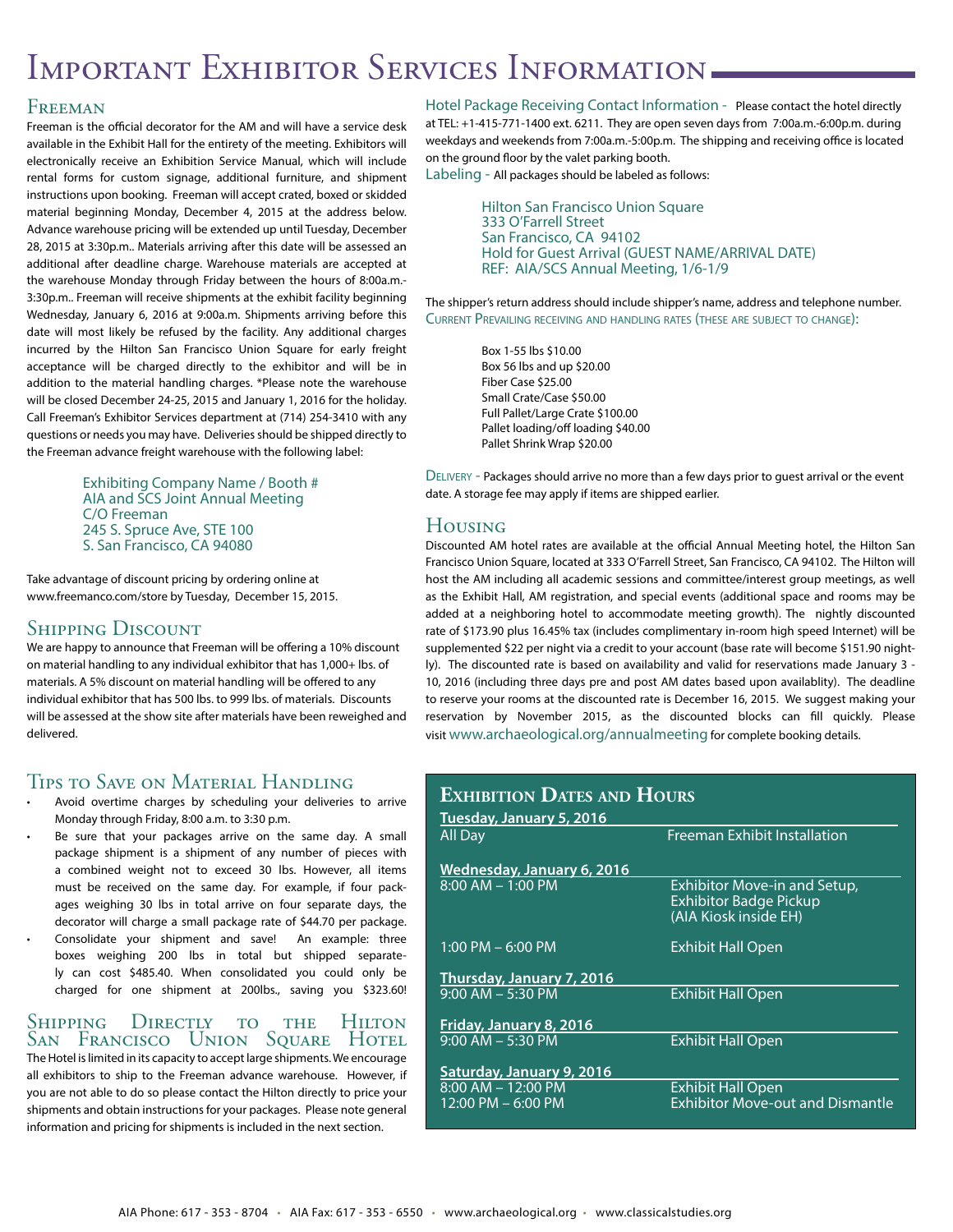# Annual Meeting Advertising Opportunities

#### Joint Registrant List Rental

| PRE-CONFERENCE LIST OF REGISTRANTS:  | \$250.00 |
|--------------------------------------|----------|
| POST-CONFERENCE LIST OF REGISTRANTS: | \$300.00 |

Pre-conference list rental of all registered attendees allows you to connect with members before the meeting, informing them about new publications available at your booth and introducing your company's products and services. Postconference list rental allows you to maximize your exposure and build lasting consumer relationships.

Note: Email addresses and phone numbers are not available for rental; only physical mailing addresses are provided. The list is limited to a one-time use. Complete rules and restrictions are outlined in the Joint Meeting Attendee List Rental Agreement, which will be made available upon order.

#### PRIVATE EVENING RECEPTIONS

\$300 FOR RECEPTIONS UNDER 250 ATTENDEES \$600 for receptions of 250-500 attendees \$750 for receptions of 500+ attendees

Take the opportunity to host your private reception(s) during the Annual Meeting! A listing of your event will appear in the AIA and SCS AM Programs as well as the AM app. Event space ranges in size. Complimentary signage is provided. Does not include the cost of food and beverage. Please note that we do not allow fundraising events at the Annual Meeting.

Note: Space is limited and based upon availability.

#### **Marketing and Advertising Opportunities**

There are many companies that have been exhibiting at the AM for decades: it may be time to brand yourself as one of the AM's long-time partners. Push attendee traffic to your booth, drive sales by advertising on-site discounts or promotions being offered, or publicize new products, publications or programs. Below, you will find opportunities to do so in cost-effective ways that are significantly less expensive than conventional conference pricing (most options are offered at or near cost).

*\* Check marks () designate value added marketing benefits. A sponsorship recognition thank you advertisement will be placed in both AM programs (if contracted by the first week in December 2015) and is a benefit included in all of the options below.*

#### AIA and SCS Printed Programs & Joint Annual Meeting App

Place your advertisement in the 2016 AIA and SCS AM Programs in addition to your complimentary booth or table listing. With SCS and AIA members represented in about equal numbers, placing an ad in each program will guarantee that you reach the maximum number of attendees. Take advantage of this wonderful opportunity to increase your organization's presence at the meeting and in the disciplines. The conference attendees represent over 700+ separate institutes, universities and companies. Please fill out the appropriate program advertising form(s) found in this document to place your order(s). The back covers and multiple-page spreads are available at reasonable rates. (Please note that to place an ad in both programs you must fill out each individual institute's advertising order form.) Please refer to the box below for AM app advertising opportunities.

#### *NEW!* Annual Meeting App Advertising

Take advantage of this great opportunity to advertise or sponsor the AIA and SCS Joint Annual Meeting App. Couple with your AM printed program advertisement or opt to advertise in the app as a standalone marketing choice. Advertising allows you to become part of the branding of the AM . All of the options below provide the highest level of visibility in the app. There is no better way to connect to attendees than through their mobile devices. Become part of the Annual Meeting's future while increasing your presence at the conference.

#### Advertising Opportunities in the Joint AM App:

- Application Splash Page: Make your advertisement the application splash page. Limited to one advertiser only. This opportunity ensures that all app users will see your advertisement each time they pull up the app on their smart phone, tablet, or computer. *Cost: \$1,000 - limited to one advertiser.*
- Rotating Banner Advertisement: Is situated at the bottom of the application pages and is limited to (5). rotating ads. *Cost: \$200 each advertisement - limited to five advertisers in total.*
- Push Notifications: Send a personalized message to all app users that is delivered directly to their personal devices. Invite them to visit your booth or to attend an event, announce a sale, or push out your company's website. The options are limitless. Push notifications are limited to two a day (two on Wednesday afternoon, one in the morning and one in the afternoon on Thursday and Friday and two on Saturday morning).

*Cost: \$150 per push notification on Thursday and Friday / \$100 per push notification on Wednesday and Saturday. There are only eight push notification opportunities in total at the AM.*



AMOUNT: \$1,000 Application Splash Page

\$200 PER ROTATING BANNER AD

\$150 PER PUSH NOTIFICATION ON either Thursday or Friday

\$100 Per Push Notification on either Wednesday or Saturday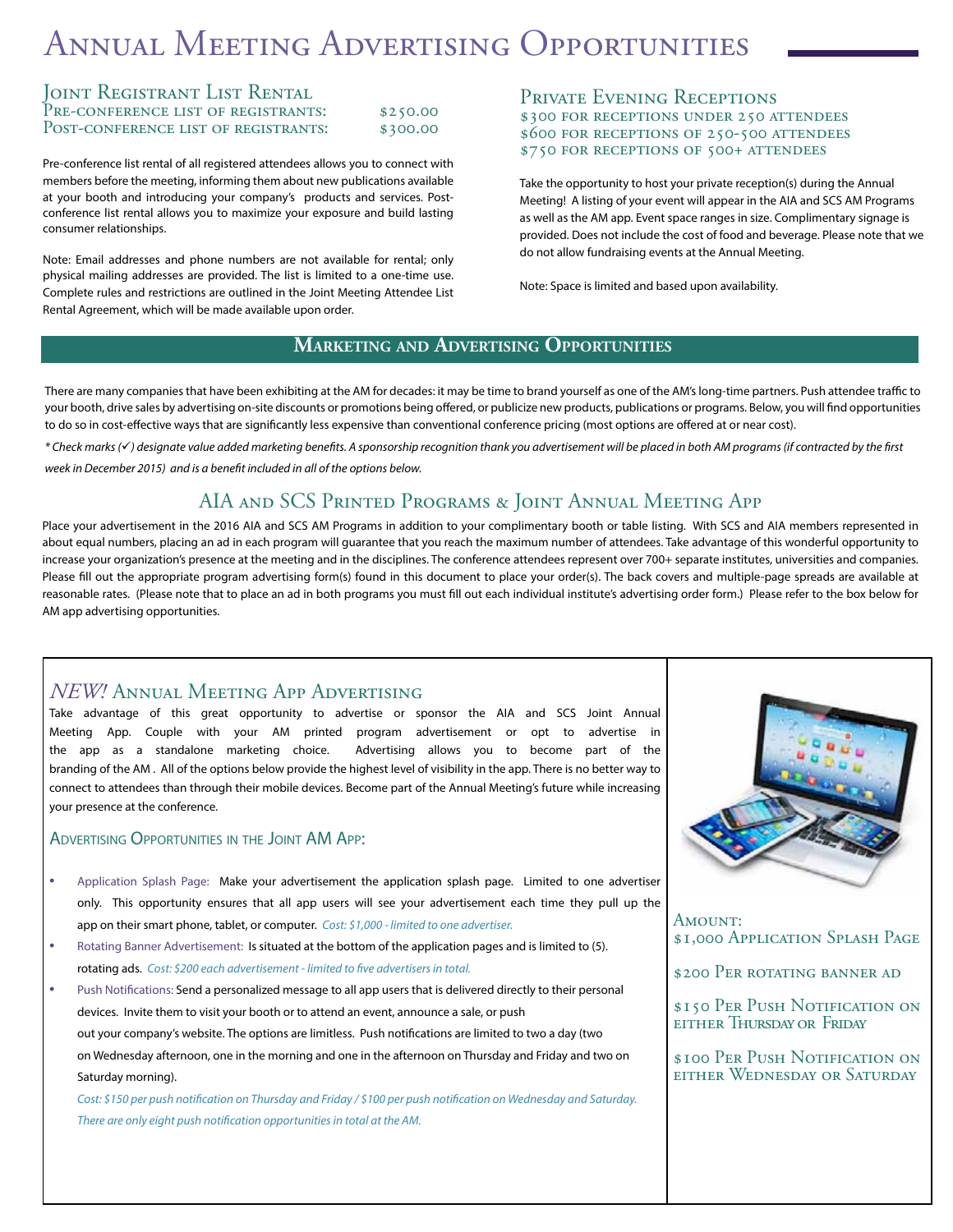| <b>SPONSORED FOOD OR BEVERAGE BREAK</b><br>Located in the Exhibit Hall or Main Registration Area. Providing coffee or other refreshments or snacks to busy<br>attendees will certainly increase awareness of your organization and drive traffic to your booth!<br>An event listing will be included in the AM Programs, day-at-a-glance.<br>✓<br>Your company's logo will printed in the Food and Beverage Lounge section on the AM Program Exhibit Hall map<br>and the virtual online exhibit hall.                                                                                                                                            | AMOUNT:<br>COST OF THE FOOD AND BEVERAGE                                           |
|--------------------------------------------------------------------------------------------------------------------------------------------------------------------------------------------------------------------------------------------------------------------------------------------------------------------------------------------------------------------------------------------------------------------------------------------------------------------------------------------------------------------------------------------------------------------------------------------------------------------------------------------------|------------------------------------------------------------------------------------|
| <b>CONFERENCE LANYARDS</b><br>Worn by every registrant at the conference, (over 2,500 in 2015) lanyards are the most visible advertising option at<br>the AM. Place your company's logo, name and/or booth number (space permitting) on the conference lanyards.<br>Your company's logo and link listed as a sponsor in the side navigation bar on every page of<br>✓<br>the AIA AM website.<br>Sponsor designation in the Annual Meeting app.<br>✓<br>Sponsor designation on your Exhibit Hall Booth signage.<br>✓<br>Sponsor designation in the Registration Information listed in the General Information section of<br>✓<br>the AM Programs. | <b>AMOUNT: \$1,600</b>                                                             |
| <b>CONFERENCE TOTE BAGS</b><br>Reach every conference participant by becoming a sponsor of the Conference Tote Bag, given out free to<br>all attendees at the time of registration. The tote will feature sponsor(s) logo(s) on one side and the AIA and SCS<br>logos on the other.<br>Sponsor designation in the Annual Meeting app.<br>✓<br>Your company's logo and link listed as a sponsor on every page of the AIA AM website.<br>✓<br>Sponsor designation on your Exhibit Hall Booth signage.<br>Placement of two promotional items in the tote.<br>✓                                                                                      | Logo<br><b>AMOUNT: \$3,000</b>                                                     |
| <b>HOTEL ROOM KEYS CARDS</b><br>Be creative by designing custom Key Cards, which will be distributed to over 1,300 guest rooms per night. A few                                                                                                                                                                                                                                                                                                                                                                                                                                                                                                  |                                                                                    |
| ideas to inspire you:<br>• Have attendees seek out your booth to use their key card for discounts, promotions or special offers.<br>• Run a raffle by printing one winning key card that is different from the rest and have attendees visit your booth<br>to determine if they've won.<br>• Place a trivia question on the card and offer a discount or give-away to attendees who visit your booth with the<br>correct answer.<br>Your company's logo and link listed as a sponsor on every page of the AIA AM website.<br>✓<br>Sponsor designation on your Exhibit Hall Booth signage.<br>✓<br>Post-conference mailing list.<br>✓             | AMOUNT:<br><b>ONE COLOR: \$2,200</b><br>Two color: \$2,400<br>FULL COLOR: $$3,350$ |

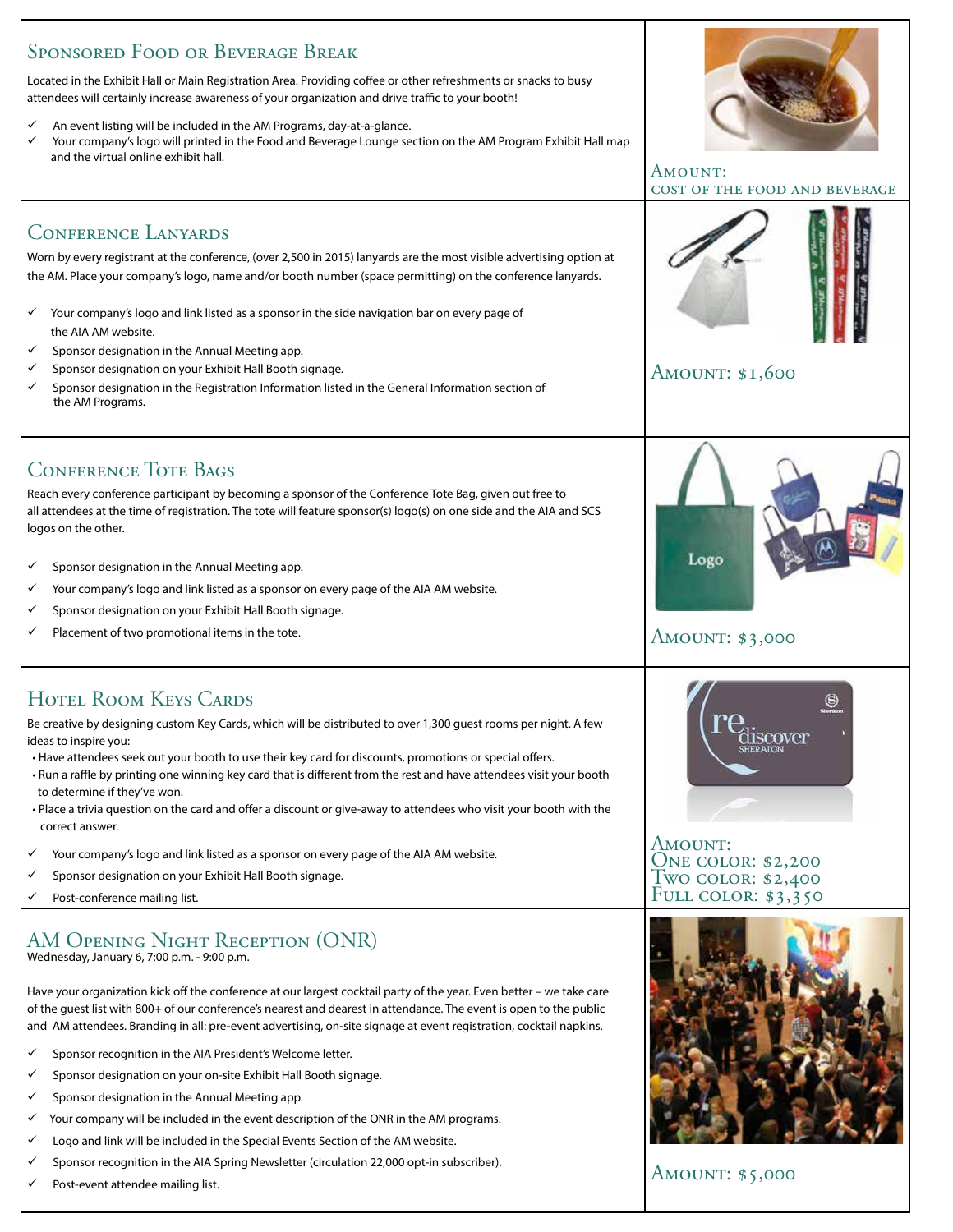# SCS ADVERTISING OPPORTUNITIES.

#### SOCIETY FOR CLASSICAL STUDIES PROGRAM Cost:

| Full page $(8.5 \times 11)$                       | \$850   |
|---------------------------------------------------|---------|
| Spread (4 continuous pages)                       | \$2,850 |
| *save \$550 over the cost of 2 two-page spreads   |         |
| Spread (2 continuous pages)                       | \$1,525 |
| *save \$175 over the cost of 2 one-page ads       |         |
| Inside front or back cover                        | \$1,100 |
| $Q_{i}$ , taide headcoscor (Nauthiaussal), 61.350 |         |

#### Outside back cover (New this year!) \$1,250

The 2016 SCS Program will list the paper and panel sessions for its 147th Annual Meeting and will be distributed to all paid SCS registrants at the meeting. Several hundred more scholars will purchase the Program on-site and it will also be mailed upon request to members not attending the meeting. The full contents (including advertisements) will be posted on the SCS website. We cordially invite you to advertise in the 2016 SCS Annual Meeting Program. Simply read the advertising specifications and instructions below; then complete and submit the SCS Advertising Order Form on page 10. Send payment in full with your advertising order form and take 10% off the cost of your ad!

#### **Specifications:**

Trim size: 8.375 x 10.75 No bleeds accepted Linescreen 120 lpi Multiple pages: please state instructions regarding page layout

**Deadlines:**

Order: November 6, 2015 Artwork: November 6, 2015

#### Advertisements in *TAPA*

*TAPA* is the official research publication of the Society for Classical Studies. As the flagship publication of one of the largest professional associations in the field of classical studies, *TAPA* reflects the wide range of research undertaken by classicists. The journal welcomes contributions across the broad spectrum of contemporary methodology from the most traditional to the most innovative. About 1,500 subscribers receive the printed copy of the journal, and many more see it in Project Muse and JSTOR. Volume 145, #2 of *TAPA* will appear in November 2015, just before the Annual Meeting. The space reservation deadline for this issue is September 15, 2015; artwork is also due on September 15, 2015. *TAPA* is published for the SCS by the Johns Hopkins University Press. For further information, visit the Press' website: http://www.press.jhu.edu/journals/transactions\_of\_the\_american\_ philological\_association/rate\_card.html or contact the Advertising Coordinator at journalsadvertising@press.jhu.edu.

#### Mailing List of the SCS

Exhibitors are welcome to bring their products to the attention of SCS members by renting the membership mailing list. For further information, please contact:

> Advertising Coordinator The Johns Hopkins University Press 2715 North Charles Street Baltimore, Maryland 21218-4363 Phone: 410-516-6988 E-mail: journalsadvertising@press.jhu.edu

#### Guidelines for Submitting Digital Documents for the SCS Program

#### Sending Files

Please send electronic files (PDF preferred) via email attachment to: scsmeetings@sas.upenn.edu. Proofs will not be furnished.

#### **Graphics**

Please include a copy of each graphic with your project. To get quality results from your graphic files, please make sure all graphics are at least 300 dpi at the size they are intended to be printed. Graphics pulled from or intended for the Internet (GIFs) are low resolution and do not reproduce well when printed. EPS and TIFF files are preferred. Acrobat PDF files with all fonts embedded

with distiller options set for press at 300 dpi are excellent files to send. Note: Line art, to prevent jagged edges, needs to be scanned at a much higher resolution than color or gray scale.

#### Fonts

All fonts used in your document must be included with your files. Even common and classic fonts can vary from vendor to vendor, and there are differences between True Type and Type 1. Send both screen fonts and printer fonts for Postscript fonts (Type 1 fonts). Also, send fonts that are used in EPS files. Due to the nature of digital printing, we are unable to accept negatives, faxes, or materials that have been photocopied.

#### QUESTIONS?

Direct your insertions order, artwork, and correspondence to: Heather Gasda Society for Classical Studies University of Pennsylvania, 220 South 40th Street, Suite 201E Philadelphia, PA 19104--3543 Phone: 215-898-4975 Fax: 215-573-7874 Email: scsmeetings@sas.upenn.edu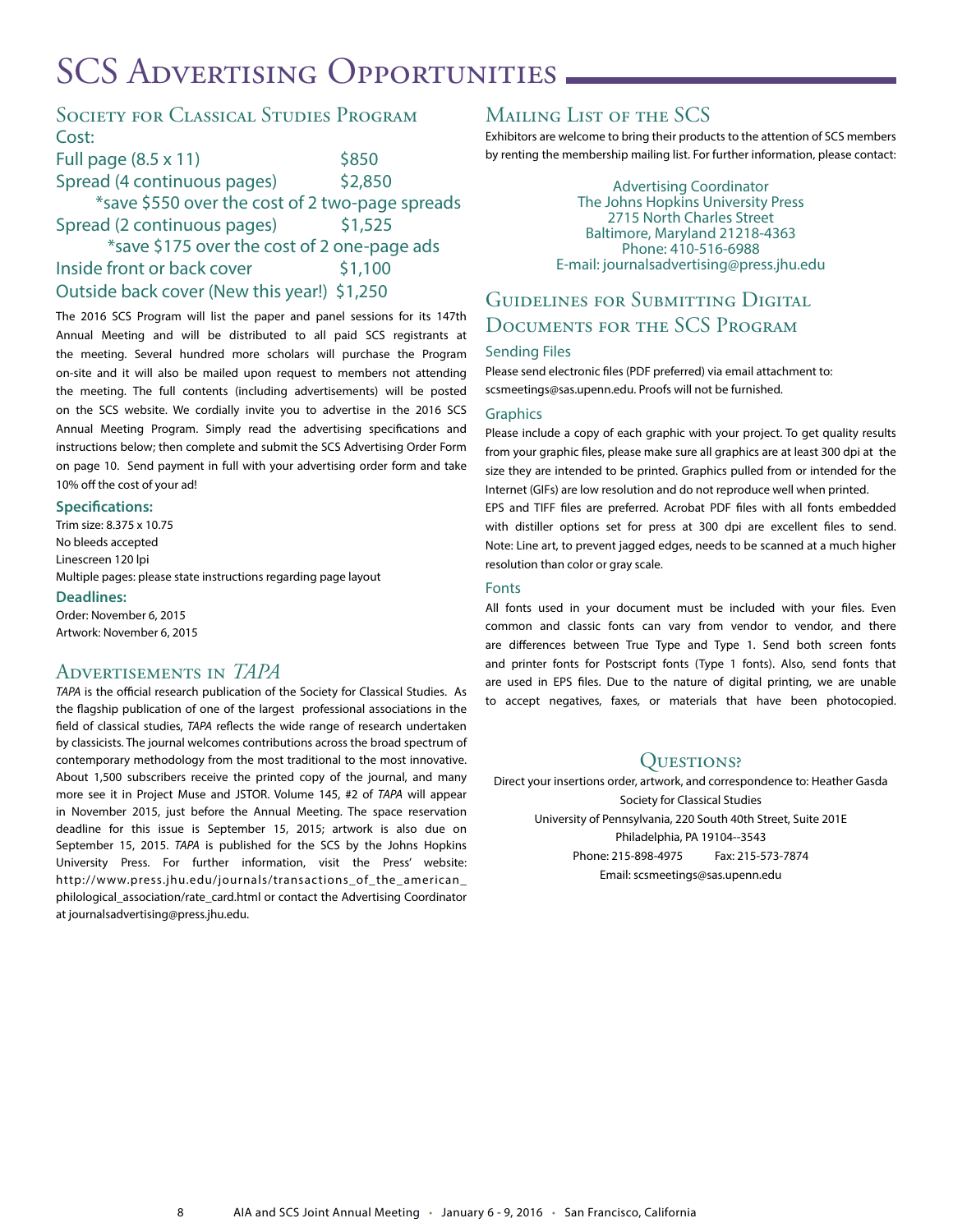# AIA Advertising & Sponsorship Opportunities



SEATTLE, WASHINGTON JANUARY 3-6, 2013

#### AIA AM Program

With over 220,000 members at its disposal, the AIA is one of the largest institutes in the discipline. The life of the AIA AM Program does not end at the meeting: programs are passed out free of charge at various AIA events held both nationally and internationally throughout the year in promotion of the Annual Meeting. Events include public outreach programs, conferences, tourism board events, lectures, and at many of our 109 local society events. In addition, the AIA Program will be available via PDF on the AIA website, which receives close to two million page views a year. (Program will be featured online for eight months.)

#### AIA Graduate Student Paper Award



The AIA Graduate Student Paper Committee needs your support! Each year the Committee selects the best paper presented by a graduate student at the Annual Meeting and presents the author(s) with an award comprised of publications donated by Exhibitors like you. Please help us continue this tradition by indicating the number of books you wish to donate on the Exhibit Reservation Form included with this document. Donated publications will be collected from your booth on the morning of January 9, 2016. Your organization will be included in an AIA AM Program ad recognizing contributors to the Graduate Student Paper Award.



#### American Journal of ARCHAEOLOGY ADVERTISING DISCOUNT

#### 20% discount on all advertisements placed in 2015 in OUTLOOK and the AJA E-UPDATE.

OUTLOOK, a print-published supplement mailed with the quarterly journal, is well positioned for advertisers to reach a specialized readership.

The AJA E-UPDATE, an electronic monthly newsletter with 15,000 opt-in recipients, allows for an immediate means to connect with a loyal and responsive audience.

Contact Karina Casines, at karina@archaeology.org or by calling 718-472-3050 (ext. 4095), for more information.

#### www.ajaonline.org

#### OFFER ONLY AVAILABLE TO EXHIBITORS AT THE AIA AND SCS JOINT ANNUAL MEETING 2016

The *American Journal of Archaeology* was founded in 1885 and is the leading journal devoted to classical archaeology and related fields in the English-speaking world. The AJA reaches more than 50 countries and almost 1,000 universities, learned societies, departments of antiquities, and museums, and is available as both a print and a digital publication.

#### AIA Online Advertising

ARCHAEOLOGY offers access to the over one quarter million unique visitors who come to our websites monthly (www.archaeology.org, www.archaeological.org and www.ajaonline.org) .

Interested marketers can reach professional archaeologists, academics and fans of archaeology through various media buys ranging from Classified and Banner ads online to direct mail eBlasts for up to 80,000 opt-in supporters. Pricing can be as little as \$300 for most starter programs to \$6,000 for larger one time efforts. Please contact Karina (karina@archaeology.org) or Gerry (Gerry@ archaeology.org) for a customized program designed to fit your marketing challenges.





# ARCHAEOLOGICAL INSTITUTE of AMERICA

Excavate • Educate • Advocate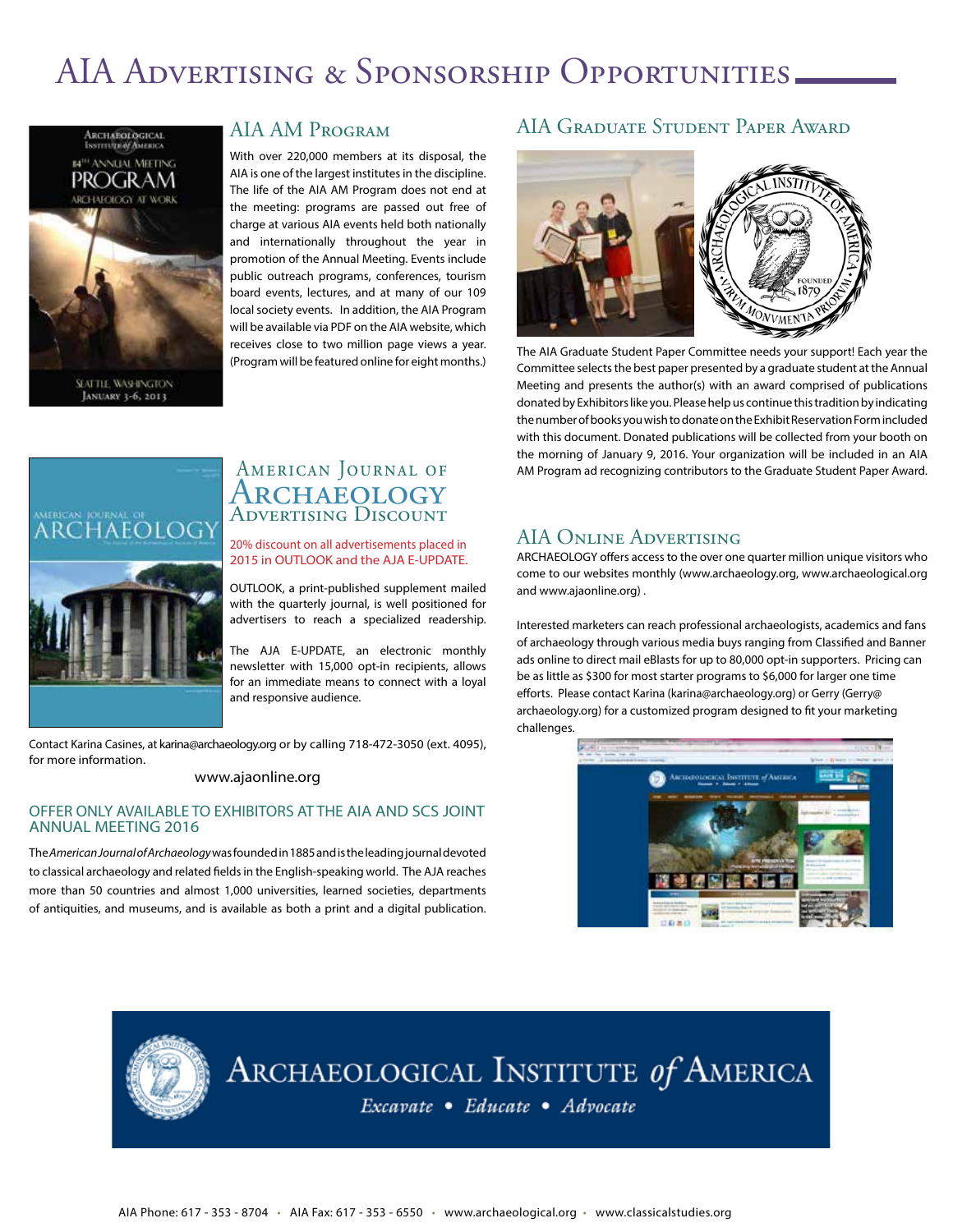# SCS PROGRAM ADVERTISING

#### ADVERTISER INFORMATION (please print)

| Title |
|-------|
|       |
|       |
|       |
|       |
|       |

#### ADVERTISING ORDER (must be submitted by November 6, 2015)

| PAGE SIZE (UNIT)                                                         | <b>NUMBER OF PAGES</b> | <b>COST PER UNIT</b> | <b>TOTAL COST</b> |
|--------------------------------------------------------------------------|------------------------|----------------------|-------------------|
| $\Box$ FULL PAGE                                                         |                        | \$850                |                   |
| □ SPREAD (four facing pages; be sure to include instructions for layout) |                        | \$2,850              |                   |
| □ SPREAD (two facing pages; be sure to include instructions for layout)  |                        | \$1,525              |                   |
| □ OUTSIDE BACK COVER New This Year!                                      |                        | \$1,250              |                   |
| $\Box$ INSIDE FRONT COVER                                                |                        | \$1,100              |                   |
| $\Box$ INSIDE BACK COVER                                                 |                        | \$1,100              |                   |
|                                                                          |                        | TOTAL PAYMENT        |                   |

#### Payment Method

All payments must be in U.S. dollars. If payment accompanies your order, you may take 10% off the cost of your ad! *(Please note this offer is not applicable if an invoice is required)*

❑ VISA ❑ MasterCard ❑ Check payable to Society for Classical Studies enclosed

### ೲ SOCIETY FOR CLASSICAL STUDIES

#### ΨΥΧΗΣΙΑΤΡΟΣΤΑΓΡΑΜΜΑΤΑ

FOUNDED IN 1869 AS THE AMERICAN PHILOLOGICAL ASSOCIATION.

Send your completed form to: Society for Classical Studies, University of Pennsylvania 220 S. 40th Street, Suite 201E, Philadelphia, PA 19104-3543 Phone: 215-898-4975; Fax: 215-573-7874 Email: scsmeetings@sas.upenn.edu; Website: www.classicalstudies.org

10 AIA and SCS Joint Annual Meeting • January 6 - 9, 2016 • San Francisco, California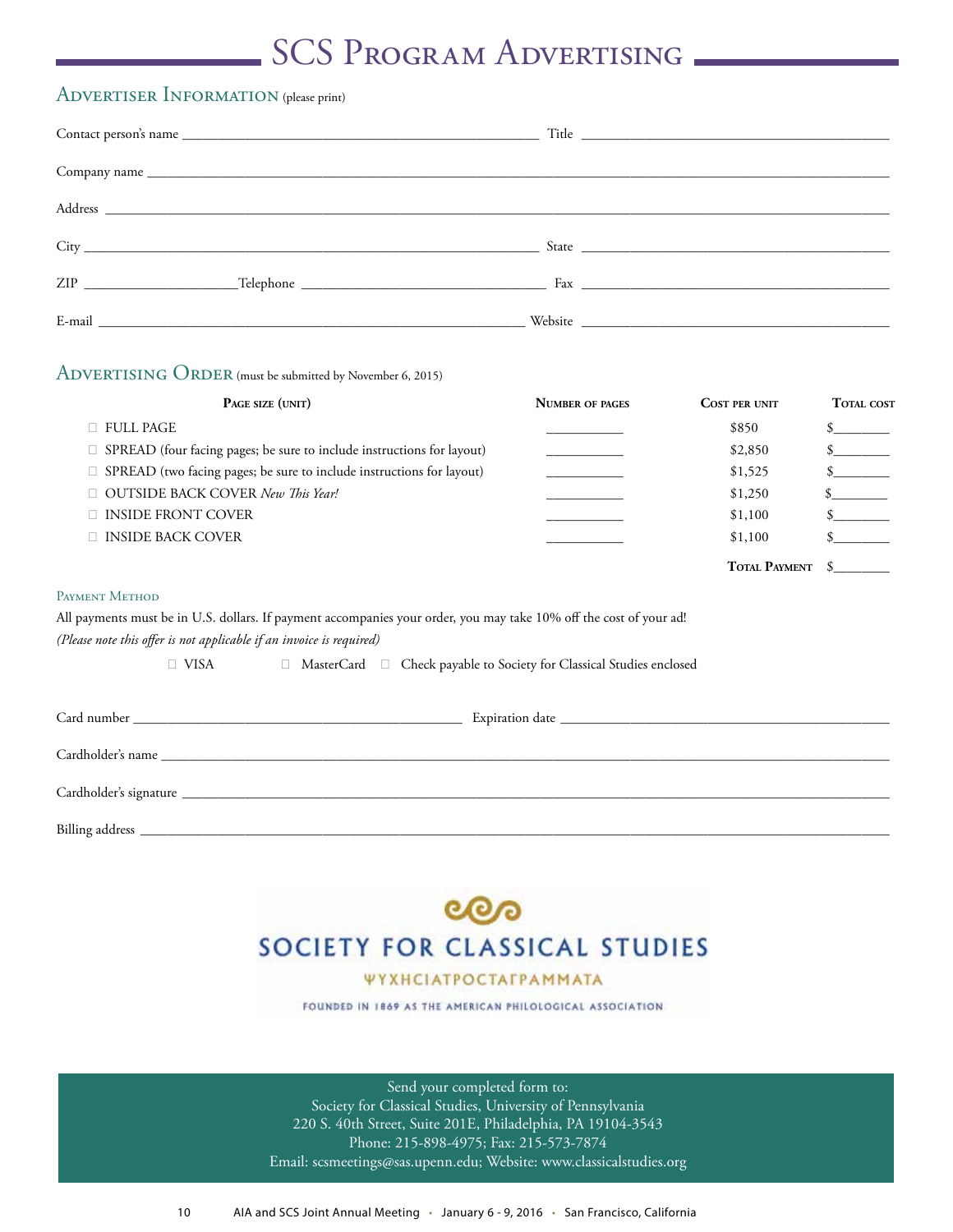# AIA Program Advertising

#### ADVERTISER INFORMATION (please print)

|                                                                                                                                                                                                                                | $State$ $ZIP$ | Telephone Telephone                                                                                                                                                                                                                  |
|--------------------------------------------------------------------------------------------------------------------------------------------------------------------------------------------------------------------------------|---------------|--------------------------------------------------------------------------------------------------------------------------------------------------------------------------------------------------------------------------------------|
| E-mail and the contract of the contract of the contract of the contract of the contract of the contract of the contract of the contract of the contract of the contract of the contract of the contract of the contract of the |               | Website <u>and the second second second second second second second second second second second second second second second second second second second second second second second second second second second second second se</u> |

#### AIA Annual Meeting Program Ad

Full payment and high resolution (400 dpi) electronic files due by December 18, 2015. Proofs will not be furnished. PDF preferred. (Please contact AIA for further artwork instructions if needed.)

| <b>TOTAL COST</b><br><b>COST PER UNIT</b> |  |
|-------------------------------------------|--|
| \$750                                     |  |
| \$425                                     |  |
| \$1,050                                   |  |
| \$1000                                    |  |
| \$900                                     |  |
|                                           |  |

| <b>TOTAL PROGRAM ADVERTISING</b> |  |
|----------------------------------|--|
|----------------------------------|--|

#### AIA Supplemental Advertising Opportunities

□ Yes! Please contact me about discounted advertising in АвснаеоLOGY magazine

- ❑ Yes! Please contact me with additional information about the *American Journal of Archaeology* mailing list
- □ Yes! Please contact me about advertising opportunities in Outlook
- ❑ Yes! Please contact me about website advertising opportunities

#### PAYMENT METHOD

All payments must be in U.S. currency. For payment via purchase order or bank transfer, please contact the AIA (contact information below).

|                       | □ Check payable to AIA enclosed. |                                                                                                                |          |                            |  |
|-----------------------|----------------------------------|----------------------------------------------------------------------------------------------------------------|----------|----------------------------|--|
| <b>VISA</b><br>$\Box$ |                                  | □ MasterCard                                                                                                   | Discover | American Express<br>$\Box$ |  |
|                       |                                  |                                                                                                                |          |                            |  |
|                       |                                  |                                                                                                                |          |                            |  |
|                       |                                  |                                                                                                                |          |                            |  |
|                       |                                  |                                                                                                                |          |                            |  |
|                       |                                  |                                                                                                                |          |                            |  |
|                       |                                  |                                                                                                                |          |                            |  |
|                       |                                  | Cardholder's Signature                                                                                         |          |                            |  |
|                       |                                  |                                                                                                                |          |                            |  |
|                       |                                  |                                                                                                                |          |                            |  |
|                       |                                  | Please fax, scan or mail form to: Andri Magdalena Cauldwell, Senior Director of Conferences and Event Planning |          |                            |  |

Archaeological Institute of America, 656 Beacon Street, 6th Floor, Boston, MA 02215 Fax to: 617-353-6550 Phone: 617-353-8704 Email: acauldwell@aia.bu.edu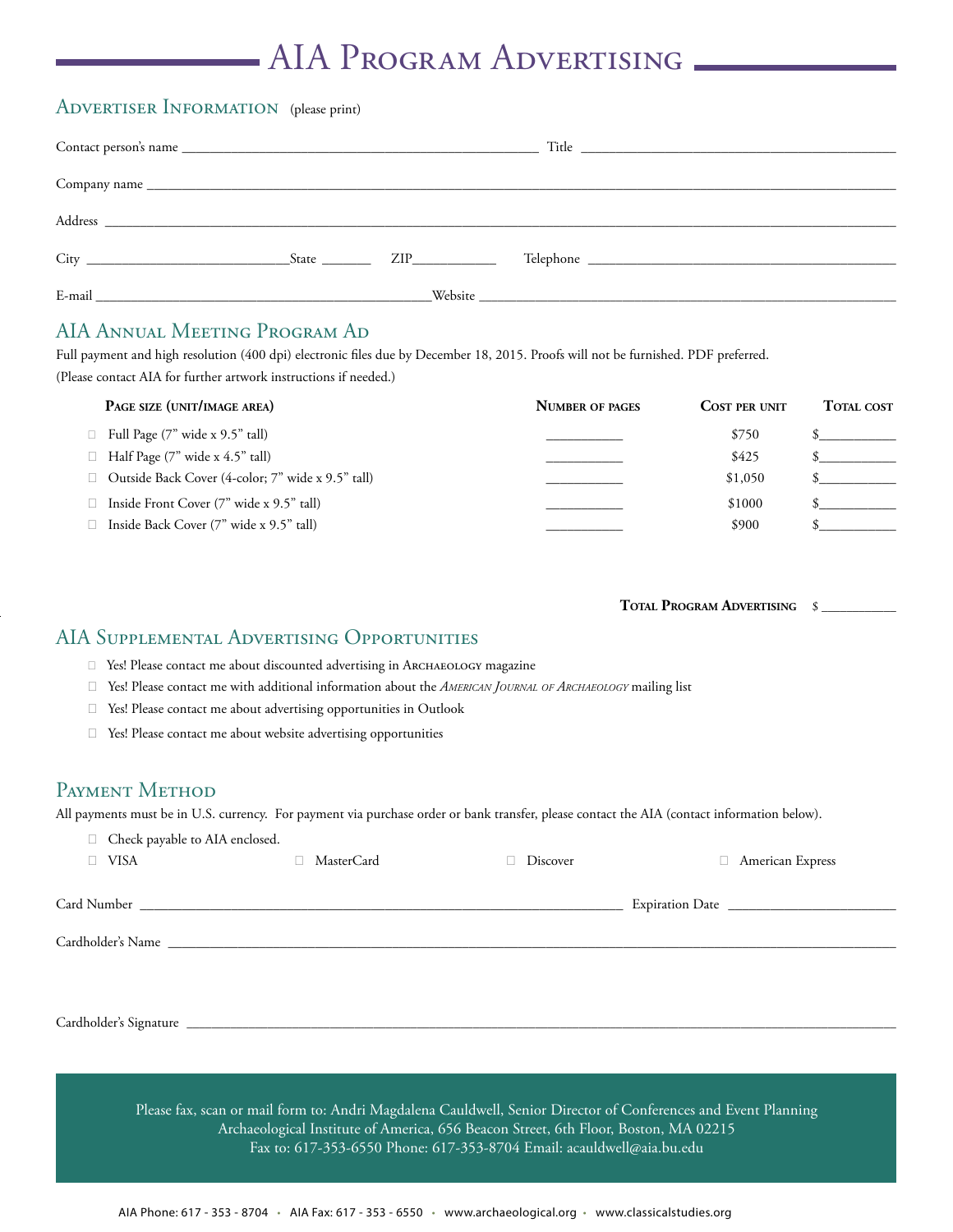# EXHIBIT RESERVATION FORM

#### EXHIBITOR INFORMATION (please print)

(Return completed form attn: Andri Cauldwell via email to acauldwell@aia.bu.edu, fax 617-353-6550, or mail to 656 Beacon St., 6 Floor, Boston, MA 02215)

|                                                                                                                                                                                                                                                                              |                                                             | (Figure completed form attn: Finally Cauldwent Fia chian to acadidwell@ala.out.cda) has 01/ 377 0770) or man to 070 Deacon 0ti) 0 Floor) Doston, HHT 02217/                       |                      |                             |
|------------------------------------------------------------------------------------------------------------------------------------------------------------------------------------------------------------------------------------------------------------------------------|-------------------------------------------------------------|-----------------------------------------------------------------------------------------------------------------------------------------------------------------------------------|----------------------|-----------------------------|
|                                                                                                                                                                                                                                                                              |                                                             |                                                                                                                                                                                   |                      |                             |
|                                                                                                                                                                                                                                                                              |                                                             |                                                                                                                                                                                   |                      |                             |
|                                                                                                                                                                                                                                                                              |                                                             |                                                                                                                                                                                   |                      |                             |
|                                                                                                                                                                                                                                                                              |                                                             |                                                                                                                                                                                   |                      |                             |
|                                                                                                                                                                                                                                                                              |                                                             |                                                                                                                                                                                   |                      |                             |
| I have read and agree to abide by the rules and regulations governing the conference, which are listed on the last page.                                                                                                                                                     |                                                             |                                                                                                                                                                                   |                      |                             |
| Authorizing signature entertainment and the contract of the contract of the contract of the contract of the contract of the contract of the contract of the contract of the contract of the contract of the contract of the co<br>$\Box$<br><b>EXHIBIT SPACE APPLICATION</b> |                                                             | Yes, I will donate ______ [number] books for the AIA Graduate Student Paper Award. (Donors will be acknowledged in the AIA Program and online.)                                   |                      |                             |
|                                                                                                                                                                                                                                                                              |                                                             | Space is assigned on a first-come, first-served basis. Spaces cannot be assigned until the exhibit application and deposit are received. Full payment is due by December 1, 2015. |                      |                             |
|                                                                                                                                                                                                                                                                              | <b>TYPE OF EXHIBIT DISPLAY</b>                              | QUANTITY                                                                                                                                                                          | <b>COST PER UNIT</b> | <b>TOTAL COST</b>           |
| · Premium Exhibit Booth                                                                                                                                                                                                                                                      | (numbers: 101, 102, 103, 104, 105, 401, 402, 403, 404, 405) |                                                                                                                                                                                   | \$975                | $\frac{1}{2}$               |
|                                                                                                                                                                                                                                                                              | Preferred Corner Booth (numbers: 200, 201, 300, 301)        |                                                                                                                                                                                   | \$875                | $\frac{\text{S}}{\text{S}}$ |
| Exhibit Booth*                                                                                                                                                                                                                                                               |                                                             |                                                                                                                                                                                   | \$825                | $\mathcal{S}$               |
|                                                                                                                                                                                                                                                                              |                                                             |                                                                                                                                                                                   |                      |                             |

. Display Table\* \$450 \$ . Combined Book Exhibit (CBE) (first book) \_\_\_\_\_\_\_\_\_\_\_\_ \$150 \$\_\_\_\_\_\_\_\_\_\_

. Combined Book Exhibit (each additional book) \_\_\_\_\_\_\_\_\_\_\_\_ \$75 \$\_\_\_\_\_\_\_\_\_\_

\* A deposit of \$485 per premium booth, \$435 per preferred corner booth, \$410 per exhibit booth, and \$225 per display table is required. CBE full payment at booking.

|                                                                       |                                                                                             |                                                                          | <b>TOTAL EXHIBIT SPACE COST</b>                        | \$                                                 |  |
|-----------------------------------------------------------------------|---------------------------------------------------------------------------------------------|--------------------------------------------------------------------------|--------------------------------------------------------|----------------------------------------------------|--|
|                                                                       |                                                                                             |                                                                          |                                                        | <b>DEPOSIT</b>                                     |  |
|                                                                       |                                                                                             |                                                                          |                                                        | <b>BALANCE DUE</b> \$                              |  |
| 1 <sup>st</sup> choice                                                |                                                                                             |                                                                          |                                                        | $4th$ choice $\qquad \qquad$                       |  |
|                                                                       |                                                                                             | Consult the floor plan on pg. 4 to determine your preferred booth space. |                                                        |                                                    |  |
| JOINT PROMOTIONAL OPPORTUNITIES                                       |                                                                                             |                                                                          |                                                        |                                                    |  |
|                                                                       | □ Yes, I'm interested in learning more about the marketing/advertising opportunities below. |                                                                          |                                                        |                                                    |  |
| · Annual Meeting App Advertising                                      |                                                                                             |                                                                          |                                                        |                                                    |  |
| Application Splash Page: □ \$1,000                                    | Rotating Banner Ad: □ \$200 each                                                            | Push Notification: □ \$150 (Thurs. or Fri.)                              |                                                        | Push Notification: □ \$100 (Wed. or Sat.)          |  |
| the control of the control of the control of the                      | $\frac{1}{2}$                                                                               | $\mathbf{s}$                                                             |                                                        | $\mathcal{S}$<br><b>Contract Contract Contract</b> |  |
| Sponsored Food or Beverage Break                                      |                                                                                             |                                                                          | Cost of Food & Beverage                                |                                                    |  |
| · Conference Lanyards                                                 |                                                                                             | \$1,600                                                                  |                                                        | $\sim$ 100 $\mu$ m $^{-1}$                         |  |
| · Conference Tote Bags                                                |                                                                                             | \$3,000                                                                  |                                                        |                                                    |  |
| · Conference Opening Night Reception (ONR) Sponsor                    |                                                                                             | \$5,000                                                                  |                                                        |                                                    |  |
| · Hotel Room Keys Cards                                               |                                                                                             |                                                                          |                                                        |                                                    |  |
| $\Box$ \$2,200 (one color)                                            | $\Box$ \$2,400 (two color)                                                                  | $\Box$ \$3,350 (full color)                                              |                                                        |                                                    |  |
| · Joint Attendee Mailing List:                                        | $\Box$ \$250 Pre-registrants (available 12/1/15)                                            |                                                                          | $\Box$ \$300 Final attendees (available after 1/29/16) |                                                    |  |
|                                                                       |                                                                                             |                                                                          | <b>TOTAL ENCLOSED \$</b>                               |                                                    |  |
| PAYMENT METHOD All payments must be in U.S. dollars.                  |                                                                                             |                                                                          |                                                        |                                                    |  |
| □ Check payable to Archaeological Institute of America<br>$\Box$ VISA |                                                                                             | Master Card                                                              | Discover                                               | □ American Express                                 |  |
|                                                                       |                                                                                             |                                                                          |                                                        |                                                    |  |
|                                                                       |                                                                                             |                                                                          |                                                        |                                                    |  |